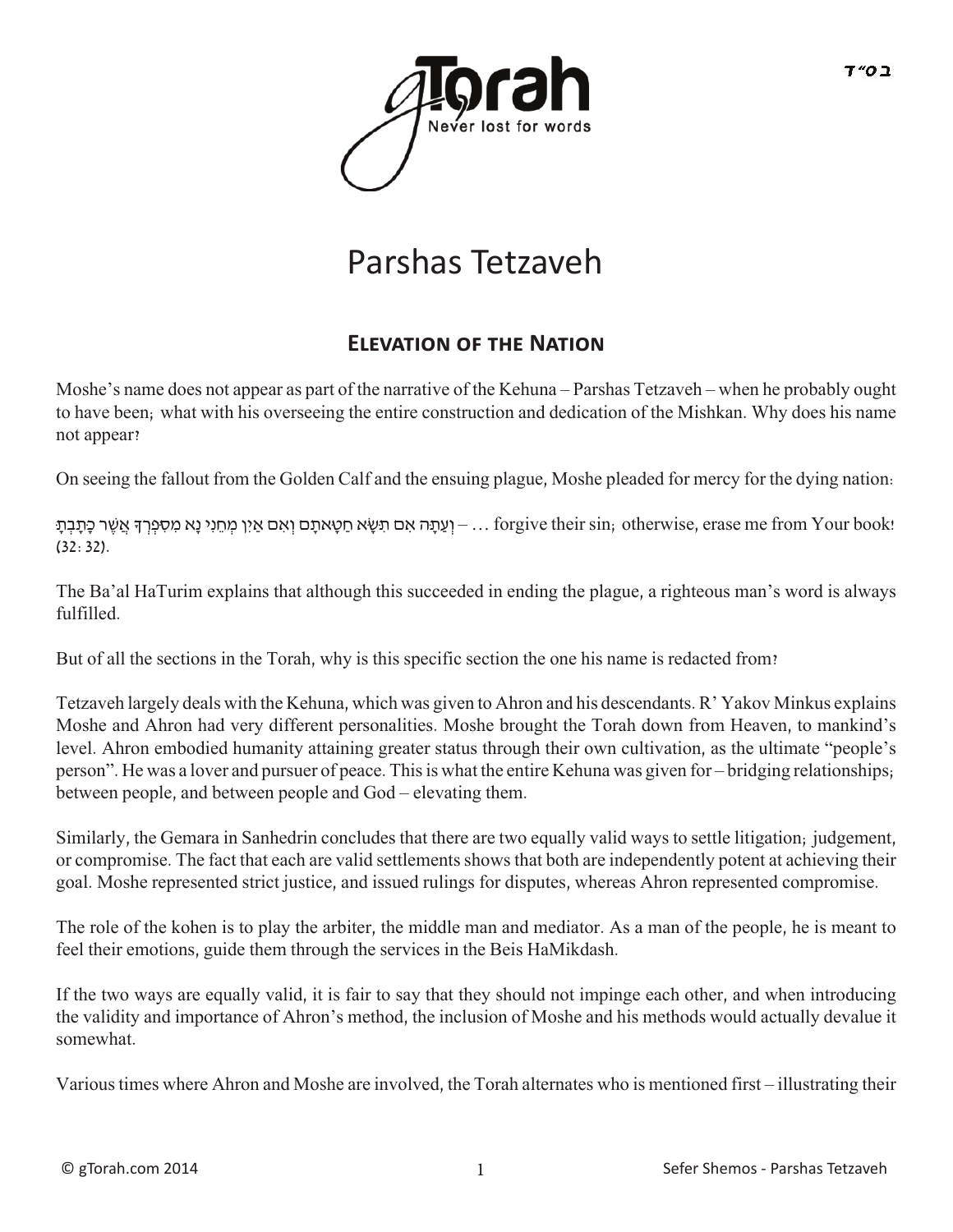equality. Granted that Moshe was the greatest man to walk this earth – but their approaches in resolving problems people had with each other and with God was equally important.

#### **Good Lighting**

There were four utensils that were kept inside the Mishkan – the Shulchan, the Aron, the Mizbeach, and the Menora – the Table, the Ark, the Altar, and the Menora.

Regarding the Aron:

ונפּינו וואט And you shall overlay it with pure gold; from inside – וצפית אתוֹ זהב טהוֹר מבית וּמחוּץ תִצפּנּו ועשׂית עליו זר זהב סביב and from outside you shall overlay it, and you shall make upon it a golden crown all around. (25:11)

Regarding the Shulchan:

יצִפִּיתַ אֹתוֹ זָהָב טָהוֹר וְעַשִׂיתָ לוֹ זֵר זָהָב סָבִיב – And you shall overlay it with pure gold, and you shall make for it a golden crown all around. (25:24)

Regarding the Mizbeach:

יִצְפִיתַ אֹתוֹ זָהָב טָהוֹר אֶת גַּגּוֹ וְאֶת קִירֹתַיו סָבְיב וְאֶת קַרְנֹתַיו וְעָשִׂיתָ לוֹ זֵר זָהָב סָבִיב – You shall overlay it with pure gold, its top, its walls all around, and its horns; and you shall make for it a golden crown all around. (30:3)

The Aron, Shulchan, and Mizbeach all had "crowns", a gold design that bordered their edges, whereas the Menora is the odd one out, it had no crown. What is the cause of this discrepancy?

רבי שמעון אומר, שלושה כתרים הן–כתר תורה, וכתר כהונה, וכתר מלכות; וכתר שם טוב, says 4:17 Avos in Mishna The עלה על גביהן – R' Shimon said, "There are three crowns – the crown of Torah, the crown of Kehuna (priesthood), and the crown of royalty – but the crown of a good name is better than all."

The Aron represents the crown of Torah, as that was where the actual physical Torah was kept. The Mizbeach represents the crown of Kehuna, as the Avoda was the Kohanim's job. The Shulchan represents the crown of royalty, as a table represents prestige and prosperity. But what is the crown of a good name, the טוב שם כתר, and why is it better than the other three?

And if it were an actual crown (to the degree the others are), why didn't R' Shimon say "There are four crowns" instead of three?

Koheles 7:1 teaches that בֹטו ן ֶמּׁ ֶש ִמ ,םׁ ֵש בֹטו – A good name is more precious than good oil. The Shem Mi'Shmuel notes that the comparison indicates their similar operations; the nature of oil is to diffuse and spread out, which is exactly what a good name does.

The Menora's function was lights fuelled by oil – by it's very nature it must diffuse. The Menora could not have a crown, as a crown's power and sphere of influence are confined to within the crown's empire, and if it were to have a crown, it would limit the function the Menora served – to show the "light" of Torah and Judaism.

This is what R' Shimon actually said too – the טוב שם כתר is not an actual crown – it diffuses, and spreads further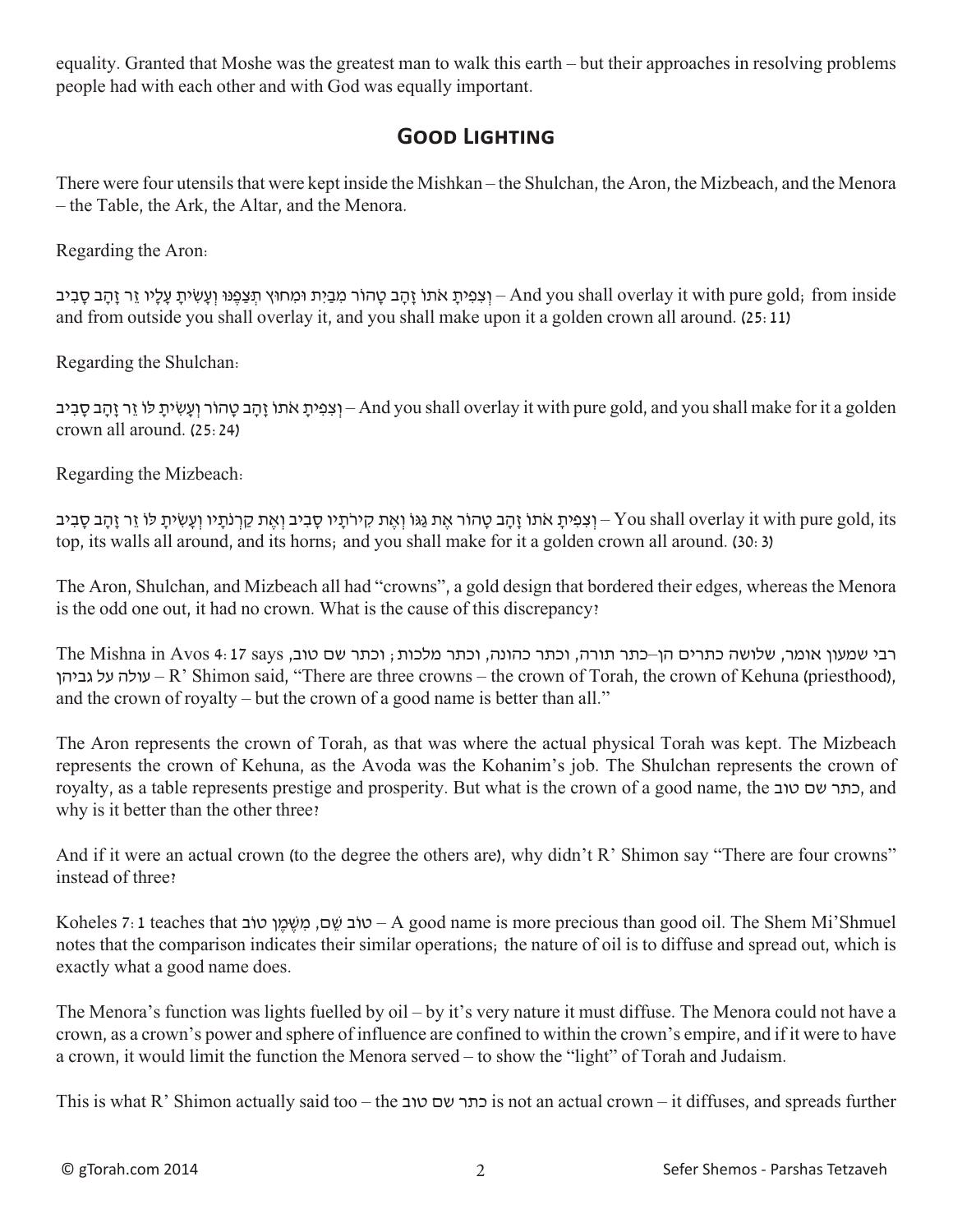than the three crowns. Like the Menora, a crown would inhibit it.

## **Chametz and Matza**

In the Hagada, one of the four questions asked is that מצה כולו הזה הלילה ,ומצה חמץ אוכלין אנו ,הלילות שבכל – Why on other nights do we eat chametz and matza, whereas tonight we only eat matza?

The Abarbanel explains that this question has an additional subtle nuance to it. The Korban Pesach is essentially a Korban Toda, a thanksgiving offering, for having been saved. With an ordinary thanksgiving offering, the sacrifice is brought with chametz loaves and matza crackers as part of the offering. The question therefore becomes; why is the thanksgiving offering on Pesach only supplemented with matza?

The Chasam Sofer explains that chametz is a metaphor for negativity. It is symbolic of the inflation of the ego, among other things. Matza is synonymous with the positive and pure – it is representative of things the way they ought to be, in their simple, distilled, natural state.

When we offer a regular thanksgiving sacrifice, we are thanking Hashem for the good He has done, but equally, the bad from which we learn to appreciate the good.

But on Pesach there is no such thing as bad; even being enslaved served a "good" purpose – it certainly wasn't a punishment for anything the slaves had done! If the Jews could achieve perfection without going through Egypt, they wouldn't have had to – therefore it served a constructive purpose. The purpose was so that when they were offered the Torah the Jews would be able to understand and accept the concept of service – they had been pushed to the limit and beyond in Egypt; they could do the same for Hashem. We answer how Pesach is a night where כולו מצה – there is no such thing as bad, there is only good.

The Chafetz Chaim wonders why Moshe was unable to build the Menorah, a problem he had not had when building everything else, and had to ask many times for the instructions to be repeated. The answer parallels the above. The Menorah is compared to to the Torah – hence the phrase "the light" of Torah – and it's eternity. Moshe's problem was that he did not understand how he could make something that was meant to reflect the infinite and eternal. Homiletically, how could the Jews keep the Torah forever? Wouldn't there be evil? Exiles, wars, Holocausts, Inquisitions, expulsions and pogroms?

Hashem's answer to Moshe illustrates this concept perfectly. "Put it in the fire, and see what comes out". In reality, there is no negativity, and challenges are not bad. It is only a trial from which there is potential to grow. Adversity builds character.

#### **Inherent Similarities**

Part of the laws intrinsic to the service include the uniforms, and regulations around them. The Kohen Gadol had extra clothing, with their own laws:

fasten – וְיִרְכְּסוּ אֶת הַחֹשֵׁן מִטַּבְעֹתֵיו אֶל טַבְעֹת הָאֱמֹד בִפְתִיל תִכְלֶת לִהְיוֹת עַל חֵשֶׁב הָאֵמוֹד וְלֹא יְזַח הַחֹשֵׁן מֵעַל הָאֶמוֹד – They shall fasten the breastplate by its rings to the rings of the apron with a blue cord, so that it will be on the band of the apron; and the breastplate will not move off the apron. (28:28)

Although separate, the breastplate and rear-facing apron were fastened together at all times. Simply because the